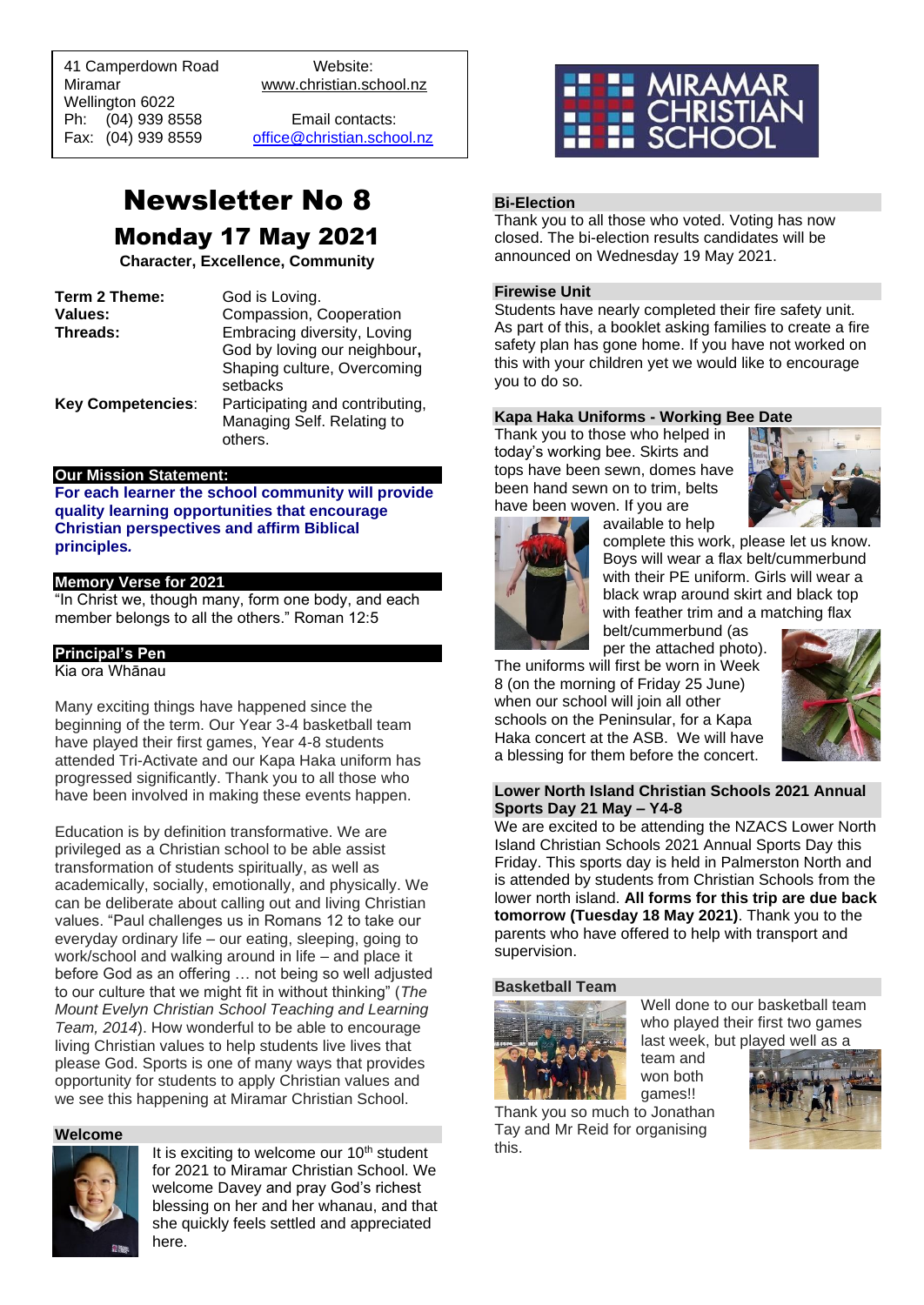## **Tri-Activiate Trip Year 4-8**

Year 4-8 students had fun at the ASB and Kilbirnie Skating Rink. It was wonderful to have many of you join





#### **Uniform**

In Terms 2 and 3 students wear winter uniform. Physical Education (PE) uniform is to be worn on Tuesday and

Friday. It will also be worn by the Y4-8 students this Wednesday for their EZ Netball trip at ASB.

#### **Trialling new bell times – Morning tea and Lunch**

To assist with smooth transitions in learning this term, we are trialling new bell times for Morning Tea at 10:30- 10:55am and 12:30-1:25pm for lunch. Beginning and end of day bells will stay the same. At the end of this term please let us know if you have any feedback on these changes.

#### **Prayer points: -**

#### **Thank God:**

- For our new student, this term.
- For a great start into basketball for our new team.
- For the multiple activities, our students have the opportunity to engage in this term.
- For those who have gone before us and established our school.
- For all the good things God has planned for us.

#### **Please pray:**

- For a new wave of students in Term 2.
- For fun and safety on our trip to Palmerston North for the NZACS Lower North Island Christian Schools Sports Day.
- That Miramar Christian School would be a blessing to the community.
- For a volunteer to complete grant applications on behalf of Miramar Christian School.
- That 2021 would be a year marked with joy in the Miramar Christian Community.
- For God's direction, wisdom, anointing and protection on the work of our staff (teachers, teachers' aides, principal, and office manager), families and students.

#### **Prayer Students**

• For our prayer students and their families: - **Week 3:** Tanikah, Dylan, Jesse, Daniel **Week 4:** Miana, Rebecca, Amia-Rose, Zeanelle

I thank you for your on-going support. If we can help you with questions or concerns relating to your child's education, please see your child's class teacher or contact me (Kaye Gillies) on 021 293 5390. If you need privacy and/or a longer conversation, please book a time to talk with your classroom teacher or myself. We are here for you.

Please note an official copy of our complaint's procedure is attached.

#### Shalom and Ngā Mihi **Kaye Gillies Principal**

# **SCHOOL DIARY**

| <b>Every Mon</b>      | Assembly 2:30                                  |
|-----------------------|------------------------------------------------|
| <b>Every Wed</b>      | Subway ordered lunch (optional)                |
| <b>Every Tues/Fri</b> | <b>Wheels Day / Wear PE Uniform</b>            |
| <b>Every Thurs</b>    | Technology (Yrs 7-8) 8.50 pick up              |
| <b>Every Fri</b>      | <b>Wheels Day / Wear PE Uniform</b>            |
|                       | Music Lessons, 8:30am-10:45am                  |
| <b>Every Sun</b>      | 10am Gateway Baptist - all welcome             |
| <b>MAY</b>            |                                                |
| Mon 17 May            | Kapa Haka Working Bee                          |
| Mon 17 May            | School Board Mtg, 6:30pm, Rm 3                 |
| Tues 18 May           | No ASB this week                               |
| Tues 18 May           | Basketball - 4:30pm vs Berhampore Karaka       |
| Wed 19 May            | Y4-8 EZ Netball @ ASB                          |
| Wed 19 May            | School Board Bi-election Results announced     |
| Thurs 20 May          | 8:50am Technology Bus (Y7-8)                   |
| Thurs 20 May          | Kapa Haka p.m.                                 |
| Fri 21 May            | Y4-8 NZACS Sports Day in Palm. Nth.            |
| Fri 21 May            | <b>NO PIANO LESSONS</b>                        |
| Mon 24 May            | Piano Lessons (make up lesson from Fri 21 May) |
| Mon 24 May            | <b>Fireman Visiting MCS</b>                    |
| Mon 24 May            | Sharing Assembly 2:30pm                        |
| Tues 25 May           | ASB p.m.                                       |
| Thurs 27 May          | Fire Truck visit (tbc)                         |
| Fri 28 May            | Heart Foundation a.m.                          |
| Fri 28 May            | Mufti Day (bring a gold coin donation)         |
| Mon 31 May            | No School - Teacher Only Day                   |
| <b>JUNE</b>           |                                                |
| Tues 1 Jun            | ASB p.m.                                       |
| Mon 7 Jun             | No School - Queens Birthday Weekend            |

#### **After School Care**

We have been informed the after-school club "East Care After Three (ECAT)" located at the Miramar Community Centre is no longer operating. We have been able to source an alternative option for after school care for anyone who may require it. "Kids Hub Wellington" operates out of Miramar North School and will pick up children from Miramar Christian School and take them to Miramar North School. For more details email [kidshubwellington@gmail.com](mailto:kidshubwellington@gmail.com) or go to [https://kidscommunityhub.co.nz/after-school-care.](https://kidscommunityhub.co.nz/after-school-care)

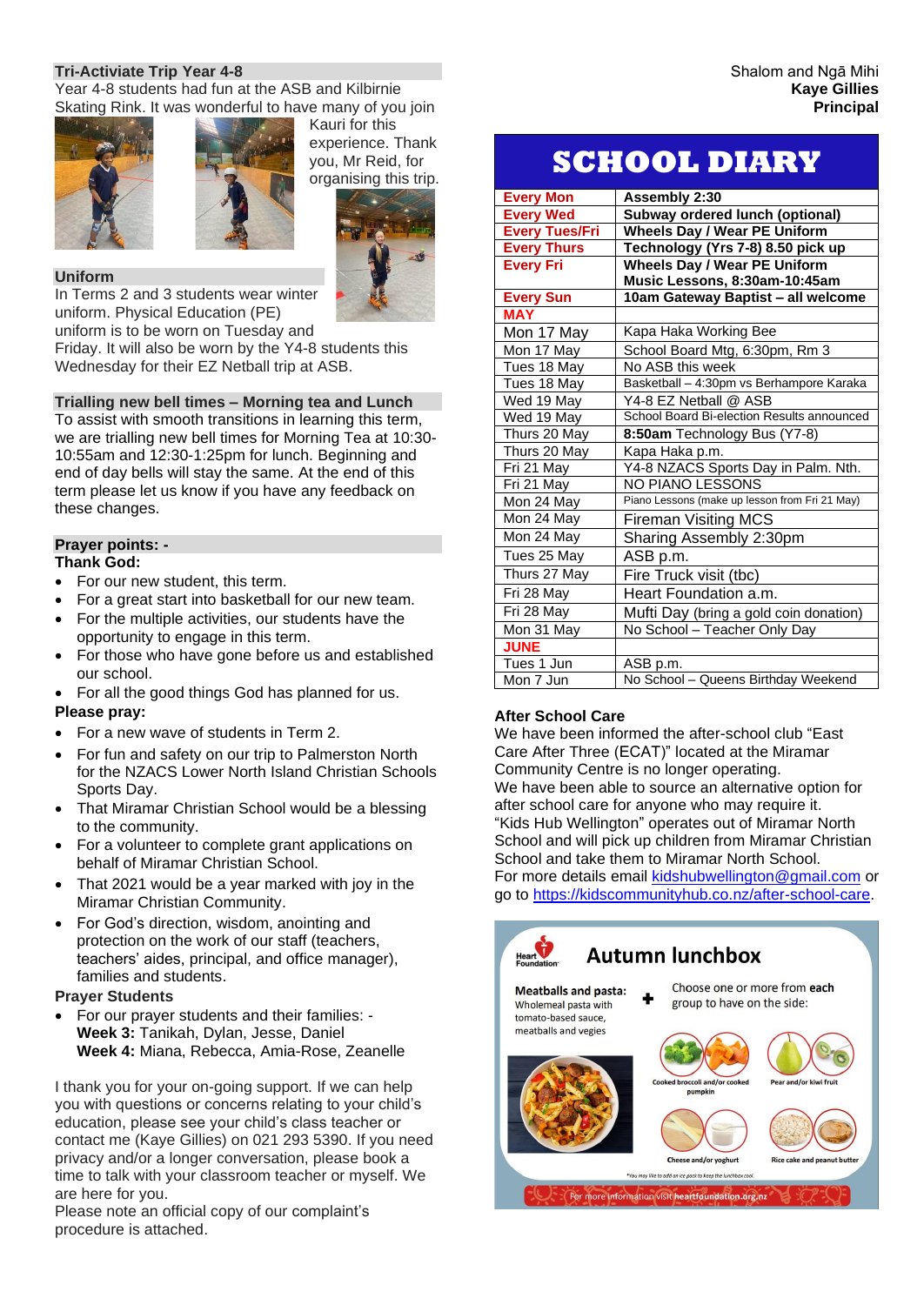



aggression • jealousy • sibling rivalry social difficulties . lying . parenting alone separation anxiety • early puberty

**REE PARENTING** 

... and anything else you're struggling with



NO ISSUE IS TOO BIG OR TOO SMALL HELPLINE COUNSELLING WORKSHOPS 0800 568 856



*Come and find out why Bigair's classes are so popular & beneficial for children!* **Children LOVE learning how to Cartwheel, Roundoff, Handspring and Flip at BIGAIR GYMS Classes!**  Children develop strength, flexibility, balance, proprioception, plus determination and self-confidence as they achieve new skills! BIGAIR's GYMNASTICS, TRAMPOLINE, RECREATIONAL CHEERLEADING, TUMBLING & FREE RUNNING (parkour) classes are excellent for fun and fitness! We focus on safety, technique, fundamental skills, right through to more advanced skills, such as summersaults and twisting. Bigair Gym is a pristine, exciting, kid friendly, state of the art gym facility! Our experienced coaches run structured & fun gym classes, which follow a gym programme. We also do **BIGAIR BIRTHDAY PARTIES**  too!

**Please contact:** Bigair Gym Owhiro Bay: phone 383 8779 or email [wgtn@bigairgym.co.nz](mailto:wgtn@bigairgym.co.nz)



Have you got one of those kids who loves to be outside, has a thirst for biking, loves a day out, is just an allround outdoor enthusiast and a good egg? Well bring



them along to the Dirt Duathlon adventure racing series. June, July and August 2021 based between Wellington and the Horowhenua. Each event is approx.  $3-4hr<sub>5</sub>$ Minimum age is 10 and must be accompanied by an adult. This is some serious fun!

# www.dirtduathlon.co.nz

# **Wellington Harrier Athletic Club**

Our club days are Saturdays, we meet at Wellington Harrier Clubrooms on Alexandra Road Mount Victoria, at 2 pm.

New members are welcome, we have social and competitive memberships.

We have Saturday club runs, mid-week training, club races and there is an interclub competition.